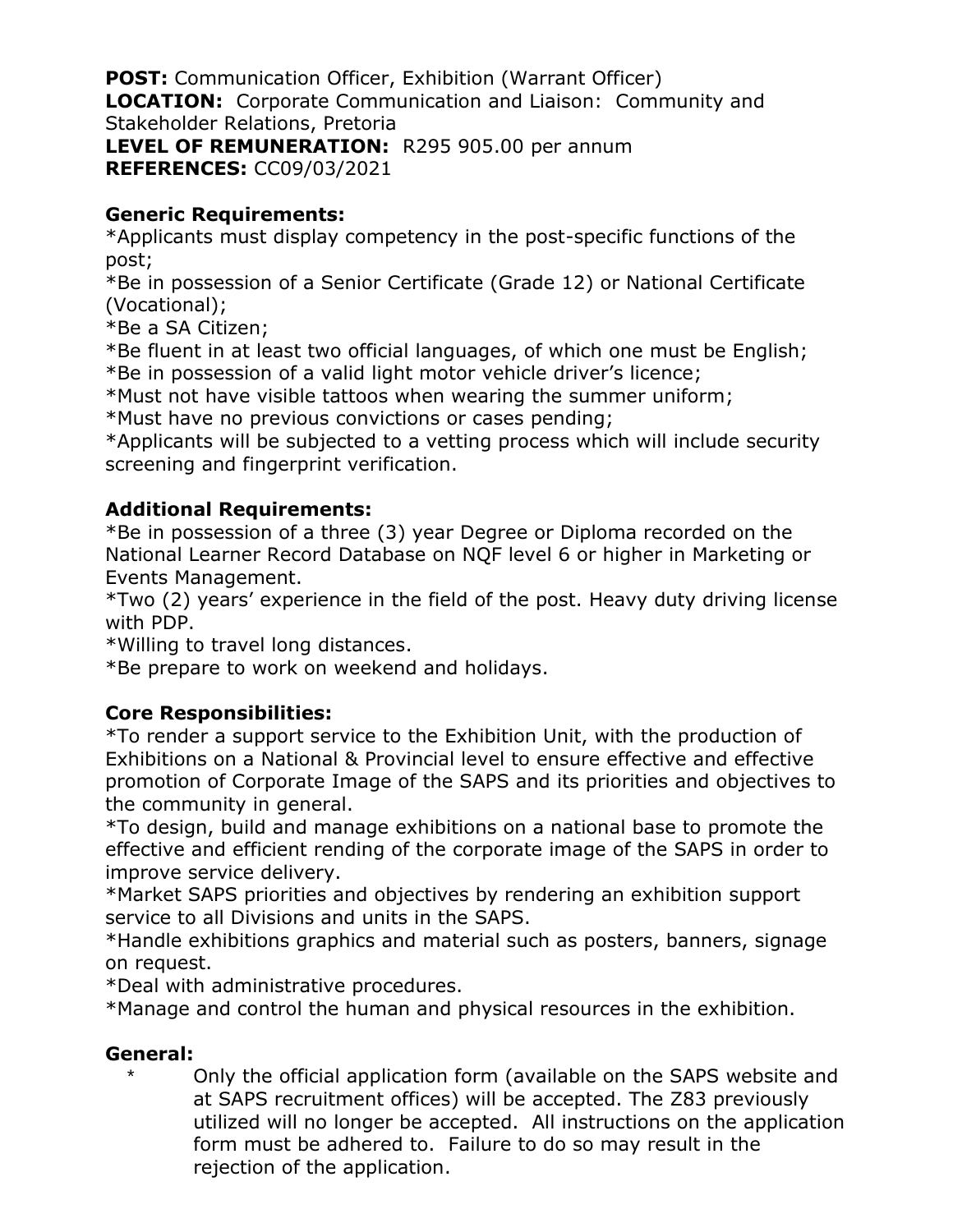- \* **The post particulars and reference number of the post must be correctly specified on the application form.**
- \* A comprehensive *Curriculum Vitae* must be submitted together with the application form.
- \* Due to current lockdown restrictions, uncertified copies will be accepted of an applicant's ID, **Senior Certificate and all educational qualifications obtained together with academic Record thereof and,** service certificates of previous employers stating the occupation period must also be submitted and attached to the application form. Certified copies of documentation will be obtained during the course of the selection process.
- \* **Qualifications submitted will be subjected to verification checking with the relevant institutions. The South African Police Service will verify the residential address of applicants and conduct reference checks.**
- \* **Appointments will be made in terms of the Police Service Act, 1995 as applicable to the post environment.**
- \* Applications must be mailed timeously. Late applications will not be accepted or considered.
- \* **The closing date for applications is 06 April 2021 at 16h00.**
- \* If a candidate is short-listed, it can be expected of him/her to undergo a personal interview as well as a practical assessment.
- \* Reference checking will be conducted on all short listed applicants.
- \* **Short-listed candidates for appointment to certain identified posts, will be vetted in terms of the Criminal Law (Sexual Offences and Related Matters) Amendment Act, 2007 (Act No 32 of 2007) and the Children's Act, 2005 (Act No 38 of 2005). A candidate, whose particulars appear in either the National Register for Sex Offenders or Part B of the Child Protection Register, will be disqualified from appointment to that post.**
- \* All short-listed candidates will be subjected to fingerprint screening.
- \* Correspondence will be conducted with successful candidates only. If you have not been contacted within 3 months after the closing date of this advertisement, please accept that your application was unsuccessful.
- \* The South African Police Service is under no obligation to fill a post after the advertisement thereof.
- \* The SAPS application forms can be obtained from any SAPS Recruitment Office within the South African Police Service.

Hand delivered applications may only be submitted at:

Opera Plaza, Annex Building Cnr Pretorius & Banklane Street Pretoria

Application must be deposited into the box available at the reception area.